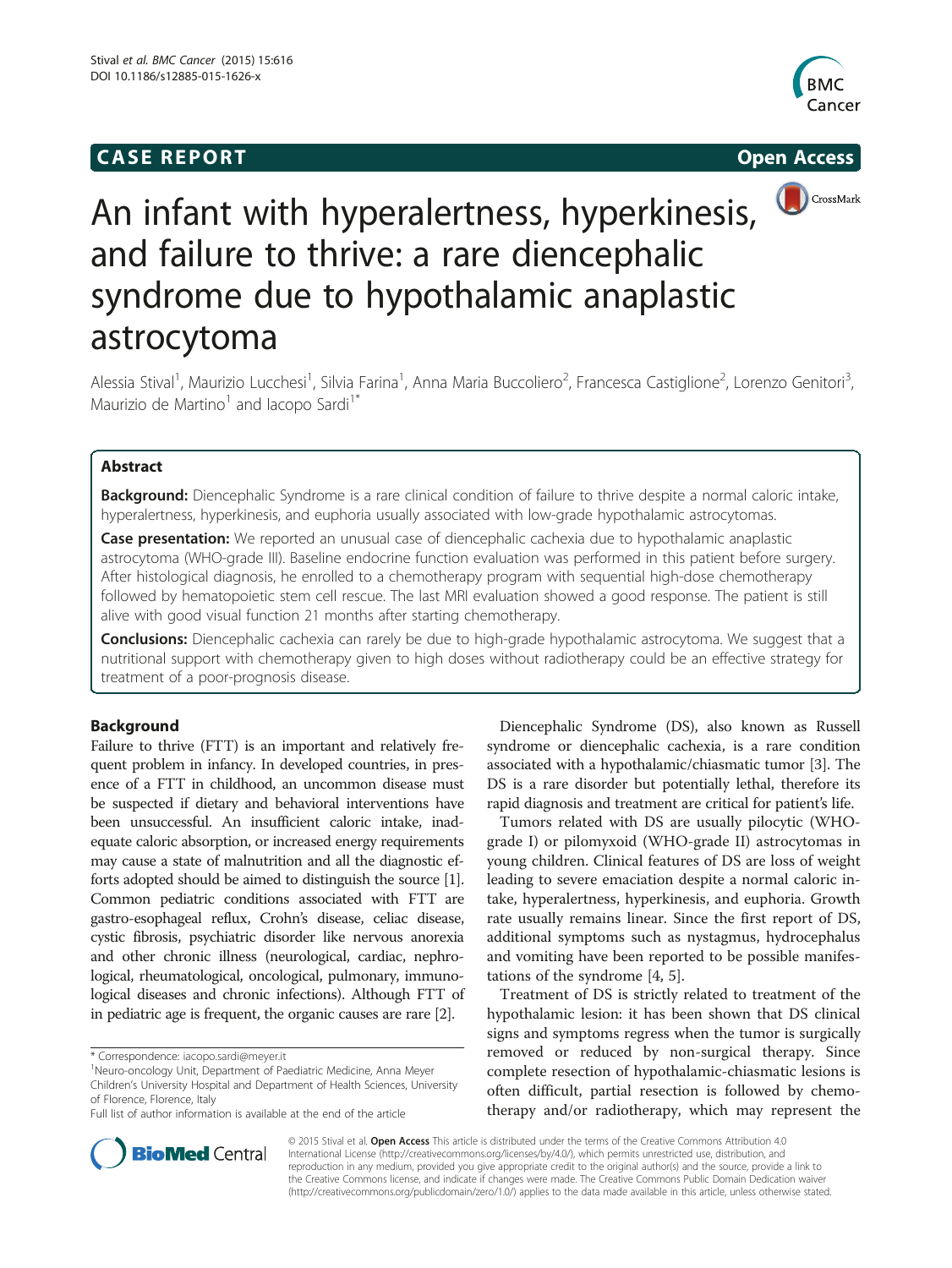only treatment when the mass is not resectable [\[6](#page-3-0)]. However, being young children, radiotherapy is not the first choice of treatment. Various chemotherapy regimens were assessed for arresting tumor growth in this type of tumors. As long as the DS signs and symptoms are present, patients need nutritional support to avoid consequences of emaciation and cachexia.

The experience reported here suggests that high doses chemotherapy with autologous stem cell transplantation could be effective in achieving a lasting progression free survival in DS patients associated to a hypothalamic highgrade astrocytoma. The significance of our experience stems from the fact that there are only clinical studies for the treatment of low-grade gliomas in DS patients.

## Case presentation

In February 2013, a five-month-old infant was admitted to our hospital for weight loss (<3rd percentile) on the advice of his pediatrician (Fig. 1). He was a full-term newborn with no history of inadequate nutrition or gastrointestinal symptoms. The physical examination revealed pallid and dry skin, lack of subcutaneous fat, thin and triangular face, sunken anterior fontanelle, muscle wasting, restlessness, motor hyperactivity, euphoria, nystagmus and convergent strabismus of the left eye. Blood tests, analysis of stool samples and abdominal ultrasound excluded the malabsorption as cause of his state of malnutrition. A cranial TC scan was performed and revealed the presence of a lesion at the suprasellar region. The Gd-enhanced MRI of brain, subsequently required, showed contrast uptake in the perimedullary cisterns (Fig. [2,a-b\)](#page-2-0). The spinal MRI showed absence of leptomeningeal metastases. The patient underwent to a biopsy with sub-frontal access and his postoperative course was without complications. The histopathological examination revealed a proliferation of astrocytes with nuclear atypia and mitotic activity (6X10 HPF) without vascular proliferation or necrosis. By immunohistochemical

staining the neoplastic cells were GFAP positive and Synaptophysin and p53 negative. The proliferation index determined estimating the percentage of the Ki-67 positive neoplastic cells on the total of the tumor cells was about 18 %. We did not identify the V600E and KIAA1549 BRAF fusion gene mutations [[7\]](#page-3-0). Furthermore, we did not evidence the presence of H3F3A K27M mutation [[8](#page-3-0)]. The histopathological diagnosis was anaplastic astrocytoma (WHO-grade III). Diagnosis was confirmed by the review of the CNS national panel of pathologists. Therefore, he began a high dose chemotherapy program according to Italian schedule for Infant CNS tumors that included methotrexate, etoposide, cyclophosphamide, vincristine and carboplatin, two cycles of high-dose chemotherapy (thiotepa) and reinfusion of autologous stem cells [[9\]](#page-3-0). The patient described in this study needed nutritional support and was monitored by the nutritional point of view during the treatment and the subsequent follow up. Parenteral nutrition was promptly started. Unfortunately the patient underwent several complications that hindered his weight recovery. He developed a syndrome of inappropriate secretion of antidiuretic hormone following the first two chemotherapy cycles. After only 1 month of parenteral nutrition, a central venous catheter infection by Staphylococcus hominis and Staphylococcus epidermidis occurred. Therefore, the parenteral nutrition was interrupted and replaced with enteral nutrition by nasogastric tube.

Five months after diagnosis, the MRI scans showed a lesion of reduced volume (partial response according to RANO criteria) [[10\]](#page-3-0) (Fig. [2,c](#page-2-0)-[d\)](#page-2-0). After recovery from the complications, weight started to increase until to a satisfactory level (Fig. 1). Our young patient was still being actively followed up at the time of this report. He remains alive with residual disease 27 months after starting chemotherapy (stable disease according to RANO criteria)  $[10]$  $[10]$  (Fig. [2,e-f](#page-2-0)).



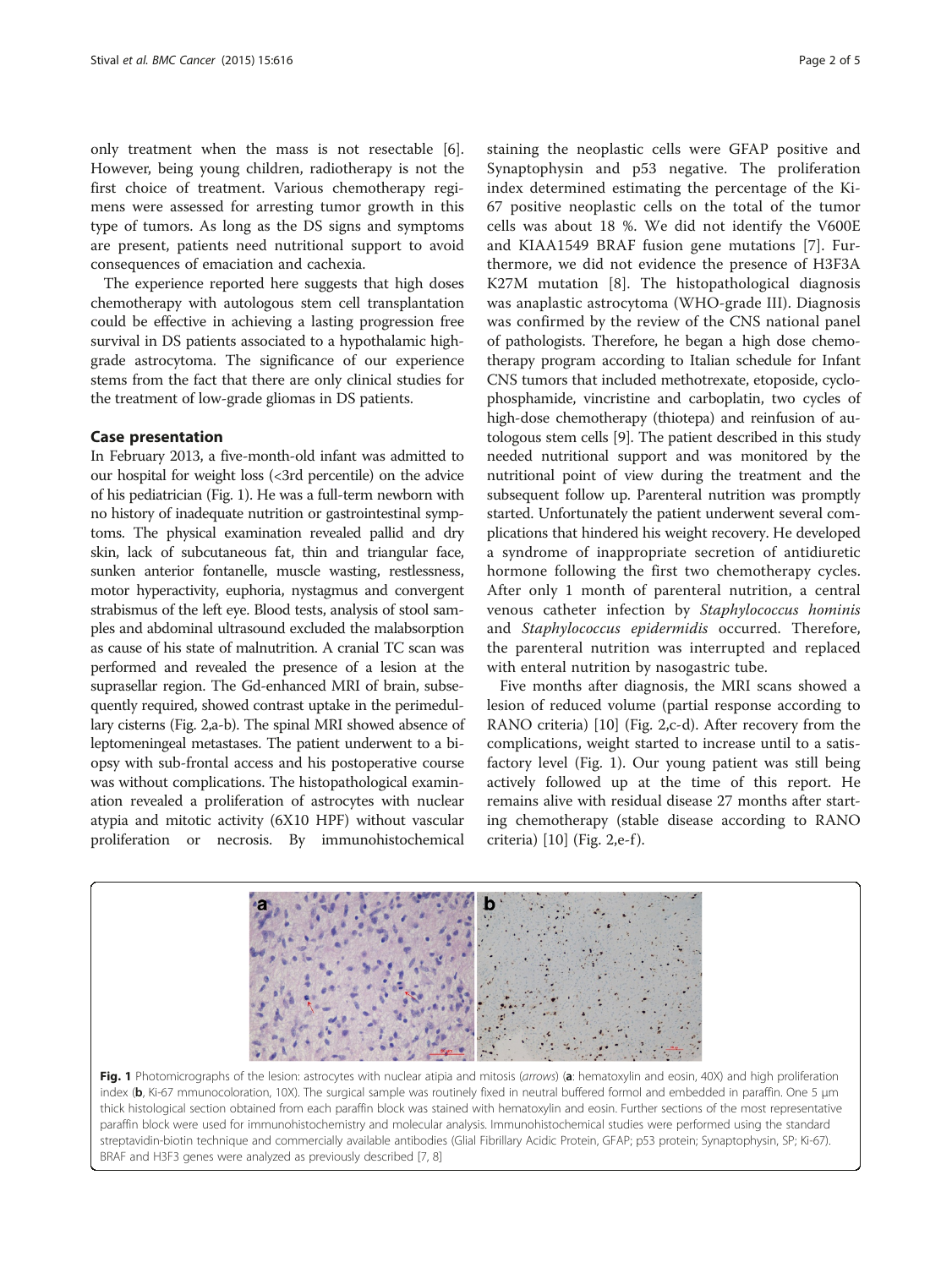<span id="page-2-0"></span>

# Conclusions

FTT can be defined as a condition characterized by a poor weight gain or severe weight loss. It may result from various disorders as unfavorable environments, psychological factors, or organic disease. The core question in the presence of suspected FTT is the cause of malnutrition. Diagnostic efforts should be directed toward determining whether the problem is secondary to inadequate intake, insufficient absorption, or excessive calorie requirement. Despite its clinical variability, FTT remains the most common symptom of DS at the diagnosis, and the main cause bringing the patient to medical attention, while length/height usually remains unaffected [\[4](#page-3-0), [5,](#page-3-0) [11](#page-4-0), [12](#page-4-0)]. Clinical features of emaciation, that may raise the suspicion of DS associated with CNS tumors, are weight loss, marked lack of subcutaneous fat and generalized lipodistrophy, without evidence of malabsorption, and evidence of psychic disturbance. Some of the most common symptoms at onset include visual acuity loss, visual field deficits, strabismus, nystagmus, proptosis and hypothalamic syndrome due to the hormonal dysfunction [[4](#page-3-0), [13](#page-4-0)–[15](#page-4-0)].

It is not known whether weight loss in DS patients is due to increased energy consumption, inadequate absorption, or both. Neoplastic disease may lead to key changes of intermediary metabolism and feeding behavior, resulting in loss of fat reserves and lean body mass, i.e. the so-called cancer cachexia [\[16](#page-4-0)]. Supplemental feeding without any other intervention is not sufficient to reverse the syndrome, because emaciation and tumor growth go on. The mean survival of no-treated DS patients is usually less than 12 months [\[17\]](#page-4-0). Yet, effective therapy is hampered by the tumor location preventing its complete resection, and by significant neurocognitive and endocrinological sequelae associated with potentially curative radiotherapy. The role of surgery in treatment of optic chiasm lesions in DS patients is not clear. Surgery of hypothalamic area carries with it the risk of immediate, adverse neurologic and endocrinologic sequelae. The extensive surgical resection may result in a transient disease control. A recent report showed improvement of cachexia after partial surgery following failure of chemotherapy [[7\]](#page-3-0). The positive impact of gross total removal on prognosis has been reported extensively in the literature. The Baby POG I study showed the degree of surgical resection had poor influence on overall survival as well as underlined in the French study on children under 5 years of age (BBSFOP) [\[18](#page-4-0), [19](#page-4-0)].

In contrast to other LGG therapies, our recent experience, showed that lower doses of cisplatin (25 mg/m2/ day) and etoposide (100 mg/m2/day) is probably one of the most active regimens with reduced neurotoxicity and myelotoxicity to treat children with DS related to low-grade optic-hypothalamic glioma [[20](#page-4-0)].

The outcome for children with high-grade astrocytomas remains dismal despite aggressive surgical resection and radiotherapy followed by adjuvant chemotherapy. In an effort to improve the outcome for this group of children, clinicians have studied the role of high-dose marrow-ablative chemotherapy followed by autologous hematopoietic cell rescue.

Garrè et al. showed data on a small series of centrally reviewed malignant glioma in children younger than 3 years at diagnosis who were treated, in six instances, with a schedule of sequential high-dose chemotherapy utilizing high-dose methotrexate, etoposide, cyclophosphamide and carboplatin, followed by two courses with carboplatin/etoposide and thiotepa/melphalan at myeloablative doses and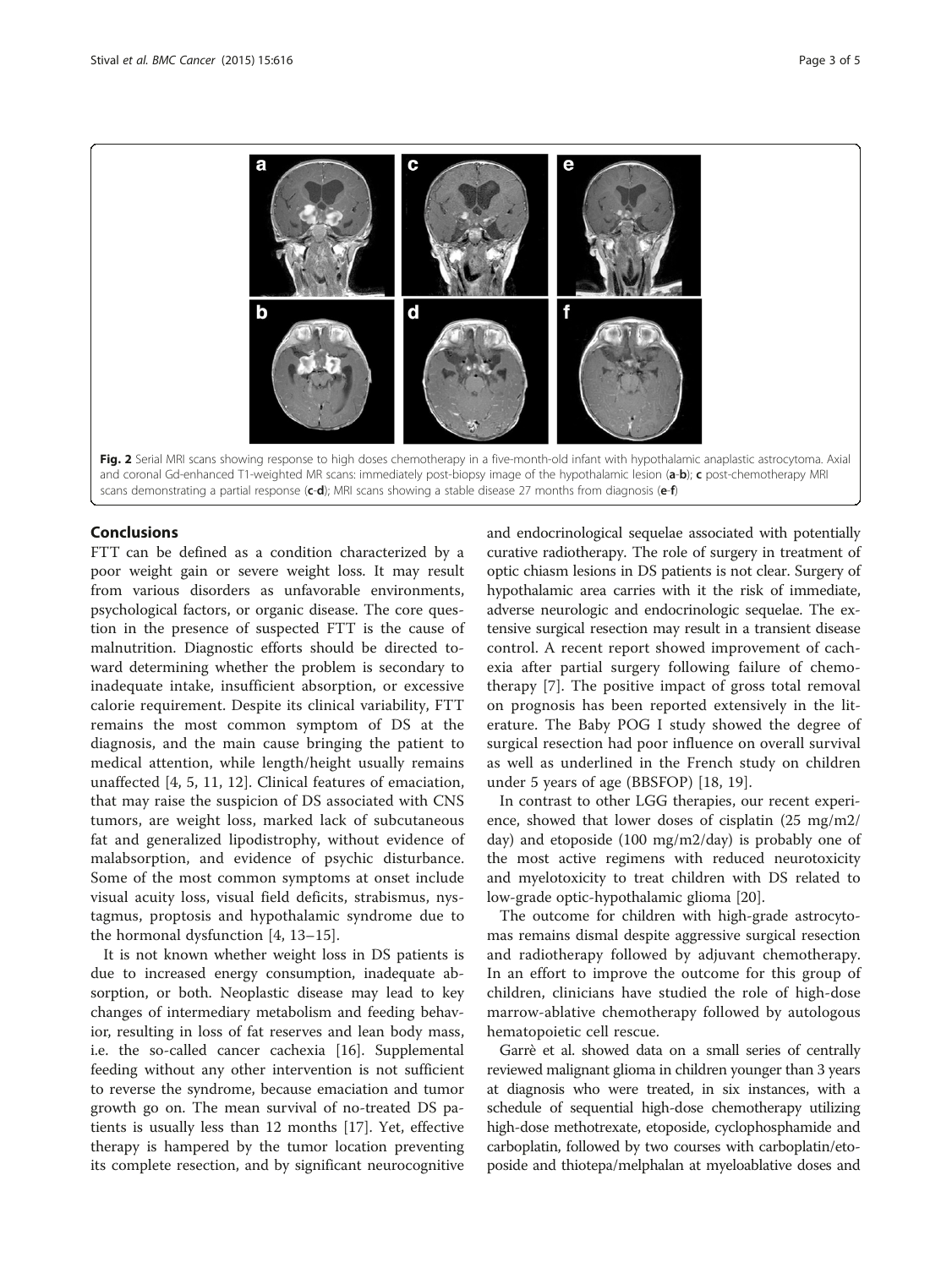<span id="page-3-0"></span>hematopoietic stem cell rescue. Focal radiotherapy was given only in case of progressive and/or residual disease at the end of chemotherapy [7].

We reported a rare case of diencephalic syndrome due to hypothalamic anaplastic astrocytoma (WHOgrade III). He enrolled to a chemotherapy program with sequential high-dose chemotherapy followed by two courses with thiotepa at myeloablative doses and autologous hematopoietic stem cell transplantation. The patient is still alive with stable disease and good visual function 27 months after starting chemotherapy.

Many investigators have evaluated the endocrinological abnormalities that might play a role in the pathogenesis of DS. It has been reported that either GH levels have been elevated or the regulation of GH secretion has been altered. Especially, partial GH resistance in DS patients has been observed [\[12\]](#page-4-0). Additional studies of hypothalamicpituitary factors involved in appetite regulation and metabolism may clarify DS pathogenesis. It was hypothesized that cytokines as IL-1, IL-6, IFN-γ, TNF-α, brain-derived neurotrophic factor, MIC-1 may be involved in the cachexia process, in the imbalance which favors catabolism over anabolism, and in the neurologic and neuropsychiatric manifestations of the disease. Tumor-derived molecules, peptides/neuropeptides, neurotransmitters and hormones as leptin and GH-relin may interact with cytokines in the generation/development of the cachexia process [[21\]](#page-4-0). Although these biochemical changes have been described as pathological mechanisms of the cancer cachexia, unfortunately biochemical causes of the DS remain unknown.

DS patients need an adequate nutritional support, which should be established as soon as possible. The oral route is the first choice. However, in several cases, enteral or parenteral nutrition may provide to children unable to feed the nutrients necessary to ensure proper growth, to correct or prevent malnutrition [\[22](#page-4-0)].

The choice between different types of artificial feeding should be done based on the clinical conditions. In particular, enteral administration of nutrients through the digestive system-wide probe is indicated in patients with oral nutrition not sufficient to maintain an adequate nutritional status. To this purpose, gastrostomy is widely applied for its safe, direct access to the stomach through the abdominal wall. Parenteral administration should be considered only as a second choice when enteral intervention has failed.

In this report we considered an anomalous clinical case of diencephalic cachexia due to an hypothalamic anaplastic astrocytoma. The winning strategy in the treatment of children with DS should take into account the nutritional support with chemotherapy given from standard to high doses, depending on the grade of the tumor. We suggest that a prompt diagnosis and a histological revision after

diagnosis of hypothalamic tumors are mandatory for an accurate treatment of a poor-prognosis disease.

# Consent

Written informed consent was obtained from the legal guardians of the patient for publication of this Case report and any accompanying images. A copy of the written consent is available for review by the Editor of this journal.

#### Abbreviations

FTT: Failure to thrive; DS: Diencephalic syndrome; CNS: Central nervous system; MRI: Magnetic resonance imaging.

#### Competing interests

All authors declare that they have no competing interests.

#### Authors' contributions

In detail: AS and IS conceived and outlined the case presentation. ML, SF and MdM involved in the patient care and performed the literature review. AMB contributed histopathological data and microscopy images. FC performed the genetic analysis. LG and IS drafted the manuscript. All authors revised the draft and agreed on the final version.

#### Acknowledgements

This work was supported by: Associazione Italiana per la Ricerca sul Cancro (AIRC), grant IG-12799; "Amicodivalerio" Onlus; "Noi per Voi" Onlus, Fondazione Tommasino Bacciotti.

#### Author details

<sup>1</sup>Neuro-oncology Unit, Department of Paediatric Medicine, Anna Meyer Children's University Hospital and Department of Health Sciences, University of Florence, Florence, Italy. <sup>2</sup>Pathology Unit, Anna Meyer Children's University Hospital, Florence, Italy. <sup>3</sup>Neurosurgery Unit, Department of Neurosciences, Anna Meyer Children's University Hospital, Florence, Italy.

### Received: 10 August 2014 Accepted: 14 June 2015 Published online: 04 September 2015

#### References

- 1. Shields B, Wacogne I, Wright CM. Weight faltering and failure to thrive in infancy and early childhood. BMJ. 2012;345:e5931.
- 2. Cole SZ, Lanham JS. Failure to thrive: an update. Am Fam Physician. 2011;83:829–34.
- 3. Russell A. A diencephalic syndrome of emaciation in infancy and childhood. Arch Dis Child. 1951;26:274.
- 4. Addy DP, Hudson FP. Diencephalic Syndrome of infantile emaciation. Arch Dis Child. 1972;47:338–43.
- 5. Burr IM, Slonim AE, Danish RK, Gadoth N, Butler IJ. Diencephalic syndrome revisited. J Pediatr. 1976;88:439–44.
- 6. Marec-Berard P, Szathmari A, Conter C, Mottolese C, Berlier P, Frappaz D. Improvement of diencephalic syndrome after partial surgery of optic chiasm glioma. Pediatric Blood Cancer. 2009;53:502–4.
- 7. Schindler G, Capper D, Meyer J, Janzarik W, Omran H, Herold-Mende C, et al. Analysis of BRAF V600E mutation in 1, 320 nervous system tumors reveals high mutation frequencies in pleomorphic xanthoastrocytoma, ganglioglioma and extra-cerebellar pilocytic astrocytoma. Acta Neuropathol. 2011;121:397–405.
- 8. Gielen GH, Gessi M, Hammes J, Kramm CM, Waha A, Pietsch T. H3F3A K27M mutation in pediatric CNS tumors: a marker for diffuse high-grade astrocytomas. Am J Clin Pathol. 2013;139:345–9.
- 9. Massimino M, Cohen KJ, Finlay JL. Is there a role for myeloablative chemotherapy with autologous hematopoietic cell rescue in the management of childhood high-grade astrocytomas? Pediatric Blood and Cancer. 2010;54:641–3.
- 10. Wen PY, Macdonald DR, Reardon DA, Cloughesy TF, Sorensen AG, Galanis E, et al. Updated response assessment criteria for high-grade gliomas: response assessment in Neuro-Oncology Working Group. J Clin Oncol. 2010;28:1963–72.